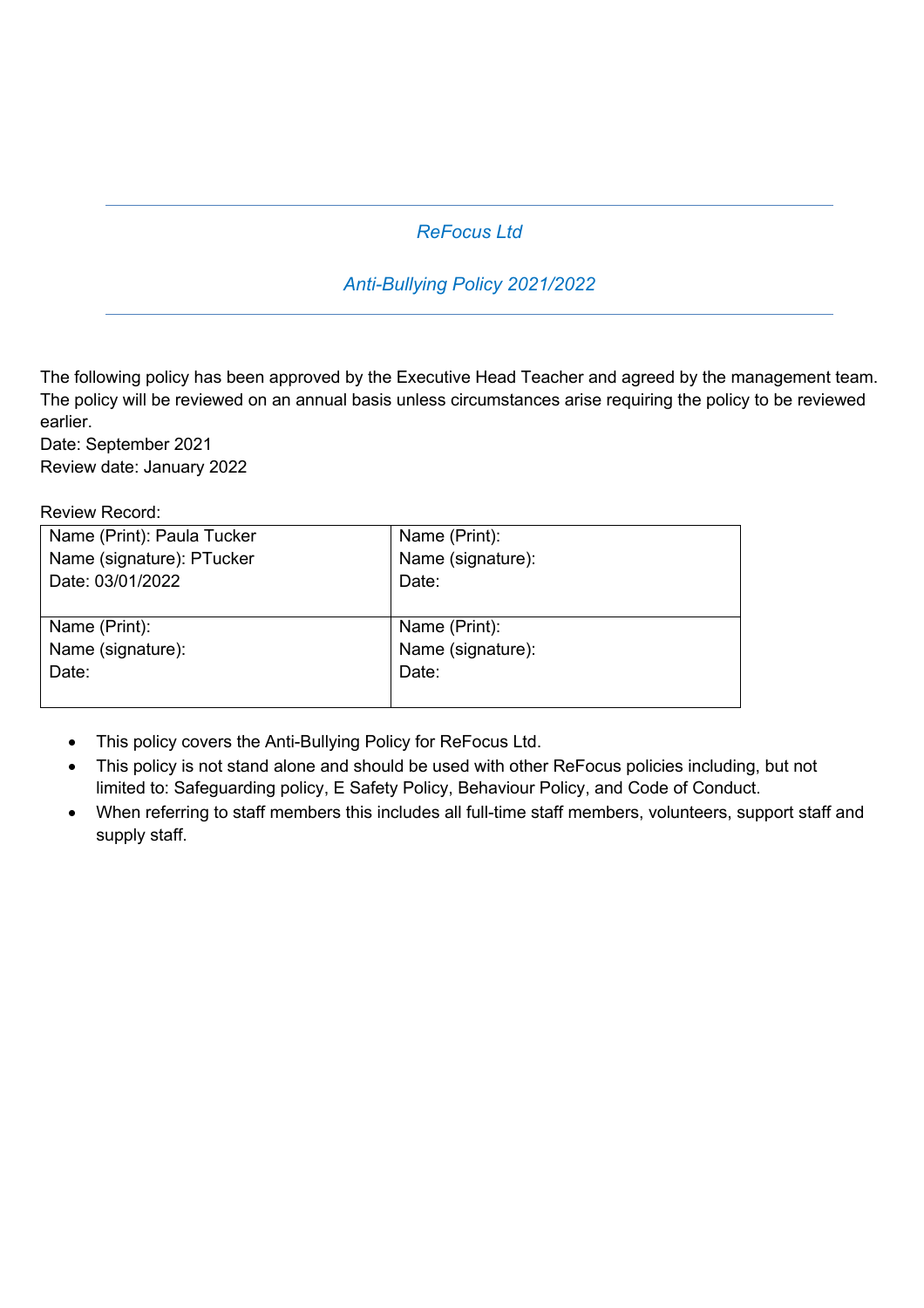## **Aims and Objectives**

ReFocus Ltd aims to establish a tolerant, bully-free environment for all its students; if all students are to achieve their true potential, they must feel safe at school. The school works hard to ensure that all pupils know the difference between bullying and simply "falling out". Friendship fallouts occur at times and occasionally there will be conflict between students. Often bullying occurs where there is an imbalance of power, if bullying does occur, we will:

- Reassure and support the victim
- Investigate/report/monitor/support
- Interview the alleged instigator and provide support if required
- Work with parents/carers and external agencies to help the victim and the instigator
- Record and monitor incidents to avoid re-occurrence.
- Support staff and parents/carers to ensure that our response to incidents is prompt and consistent.

#### **Objectives**

All Directors, teaching and non-teaching staff, students and parents understand what bullying is. All Directors, teaching and non-teaching staff know what the school policy is on bullying, and follow it when bullying is reported.

All students, Parents/Carers know what the school policy is on bullying, and what they should do if bullying arises.

As a school we take bullying seriously. Students, Parents/Carers should be assured that they will be supported when bullying is reported. Bullying will not be tolerated towards any member of the school community be they a child or adult.

#### **Context**

ReFocus Ltd operates within guidance and procedures set out by the Department for Education (DfE).

#### **Evaluation**

This policy will be evaluated annually by the Directors to ensure it is still fit for purpose. Student's views will be sought when reviewing this Policy. Circumstances may require more frequent modifications.

#### **Authors**

This policy has been updated by Paula Tucker in January 2022

#### **Procedures**

This policy is seen as an integral part of our Safeguarding process and should be read in conjunction with our Child Protection Policy, Equality and Diversity Policy and E-Safety Policy.

Procedures and supplementary information to support this policy are appended as follows:

Appendix 1 – Rationale, Prevention, Definition Appendix 2 - Anti-Bullying Procedures Appendix 3 - Anti-Bullying Contract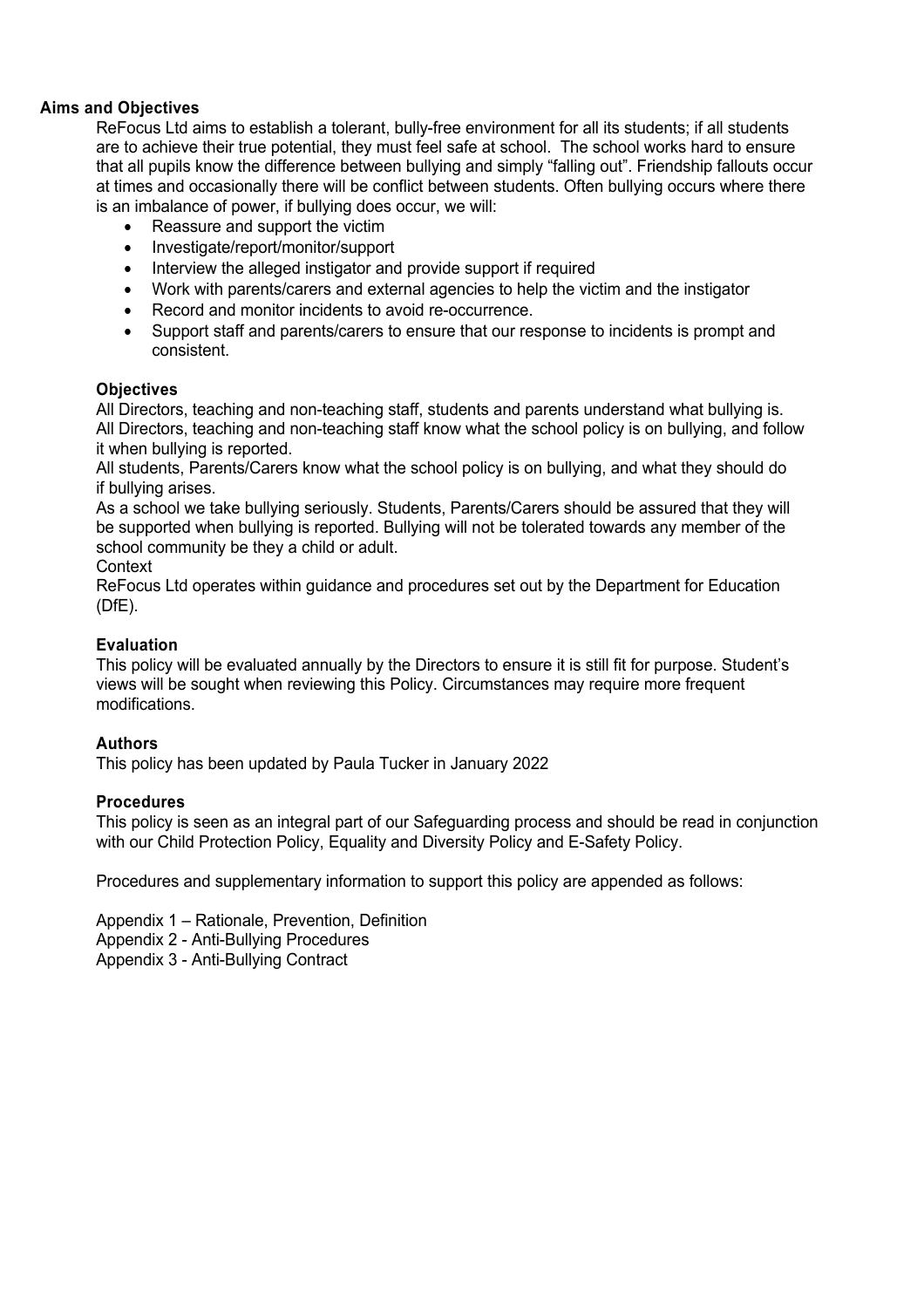#### Appendix 1

#### **Rationale, Prevention and Definition Rationale**

Bullying occurs in most schools and often there is no straightforward way to resolve the problem. Addressing the issue involves all staff investigating individual incidents of bullying can take time. However, it is essential that we respond promptly to a student who complains of being bullied as the long-term effects of bullying can be devastating e.g., poor academic achievement, non-attendance, low self-esteem, effects on physical and mental health and impact on the family unit.

#### **Prevention**

We actively promote a zero-tolerance attitude towards bullying within form time, the curriculum and within PSHE. We raise awareness of the harmful consequences of bullying and raise awareness of its seriousness through regular discussions. Students are encouraged to talk to any member of staff if they feel they are being bullied. We have an anti-bullying box for those students who wish to remain anonymous and an email address that only designated staff can access if bullying does occur. All pupils should be able to tell and know that incidents will be dealt with promptly and effectively. We are open with our students and encourage all students to talk to us if they are experiencing any form of bullying. This means that anyone who knows that bullying is happening is expected to tell staff. Bystanders have a responsibility to tell an adult in school if they are concerned that bullying is occurring.

#### **ReFocus Ltd Definition**

Bullying is when an individual or group intentionally make someone upset or hurt their feelings through unwanted and repeated physical or verbal abuse in person or online. Different forms vary from verbal, social, physical, emotional/psychological, racist, homophobic, sexual, and cyber bullying. It can be bullying related to race, religion or culture, special educational needs, disability, appearance, or health.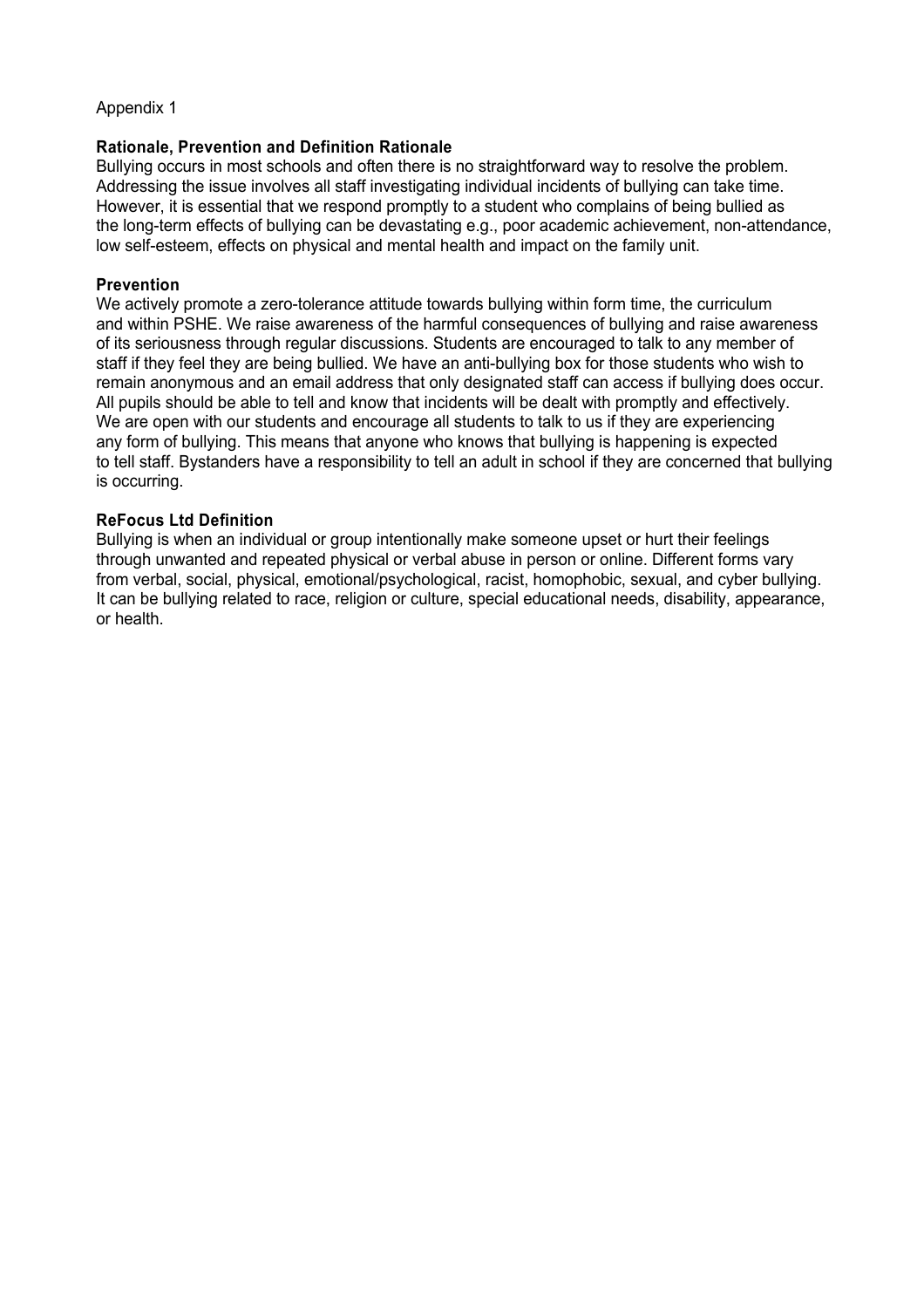## Appendix 2

## **Anti-Bullying Procedures**

Procedure to be followed by staff when dealing with an incident of bullying

In investigating any incident of bullying a member of staff will interview the victim, the instigator, and any possible witnesses of the bullying, taking written statements. The victim must be immediately supported and re-assured that threatening, aggressive or anti-social behaviour is unacceptable. The victim should be clear about the action to be taken by the member of staff (e.g., to inform a member of staff). The victim may also need to be supported in adopting "coping" strategies. Finally, it is important that the victim knows that the bullying incident[s] is/are recorded and will be investigated. (See Appendix 1 for details).

It is important that the instigator is allowed to give her/his version of events. After investigation and if appropriate, the instigator must be given an appropriate sanction in line with our behaviour system and must be informed that the incident is being monitored and recorded. Although the victim may need support, it is important wherever appropriate, that the instigator and victim are brought together so that reassurances can be given by the instigator that no further incidents will occur. It is important that the instigator is made to recognise their inappropriate / anti-social behaviour, understands its consequences of it and agrees to stop the offensive actions.

It is important to recognise that occasionally bullying may be falsely alleged, where it is clear that a false allegation has been made the school will also take this very seriously and provide support to the person about whom the allegation has been made. The instigator may also need support/counselling. Incidents of bullying must be recorded and monitored to ensure that the issue is appropriately addressed. It is important that BromCom is updated, and notes are maintained in students' files so that staff can have a complete overview of a student at any given time, but it is also necessary to have an overview of the incidence of bullying in school. With incidents of racial bullying, staff should also refer to the procedures for dealing with racial harassment.

Parents/Carers will be contacted once the incident[s] has been investigated and that the victim, instigator and any possible witnesses have been interviewed.

If there are serious concerns or if the instigator of bullying refuses to accept s/he has been in the wrong, parents/carers will be invited into school to discuss the matter fully. The school reserves the right to contact the police in the investigation of any incident of bullying.

Where appropriate, external agencies and organisations may be involved in a supportive / counselling role (e.g., Kidscope, Children's Adolescent and Mental Health Service, Northamptonshire Children's Services and the student's key worker will be informed or involved as appropriate.

A follow up of the incident will take place between 2-4 weeks later, by the key worker. The victim will be interviewed; this is to ensure that the incident was isolated and to check that the victim is happy and safe. A follow up form will be completed by the key worker and stored centrally.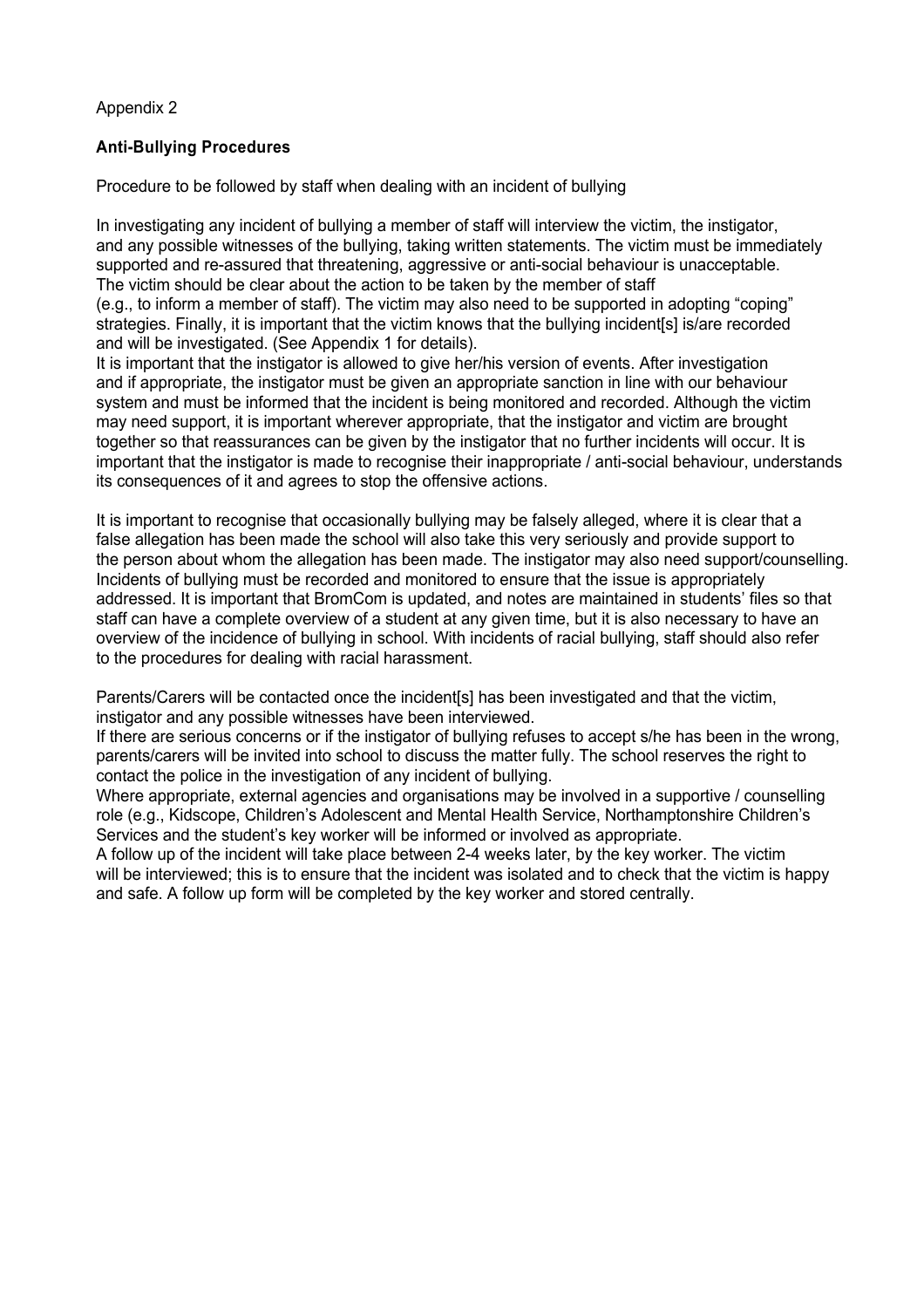# **Procedures for dealing with Bullying at ReFocus: A tiered Response**

1 Friendship Fallout or Isolated Incident between Students – Not Bullying

Restorative conversation / apology actioned by Key Worker - logged on intervention record as: "Restorative meeting" Logged on BromCom comment "friendship fallout" Key Worker to monitor the student/s involved Parents/carers may be contacted if deemed appropriate

2 Repetition of choice towards same student/s or new student/s which causes upset or

distress – Potential Bullying Behaviour

Restorative meeting / Restorative log completed / apology actioned by Key Worker – logged on intervention record as: 1.) Restorative meeting and attach log 2.) Caution for potential bullying Restate expectations about acceptable behaviour towards others (Tolerance and Respect) Logged on BromCom as comment "potential bullying" Key Worker to monitor the student/s involved – support for victim Key Worker to set appropriate school-based sanction in line with behaviour system Parents /carers informed

3 Continuation of choices towards others which fit the Horsforth definition of Bullying

– Bullying Behaviour

Parent/carer meeting at school – actioned by Key Worker - actions agreed to support bully in changing behaviours – anti bully contract to support this / contract signed by student

Regular follow up and review of behaviour/contract by Key Worker

Restorative meeting and log completed if appropriate

logged on intervention record as: anti bully contract

Logged on BromCom as comment "bullying" and then enter type

Key Worker to set school-based sanction in line with behaviour system

Key Worker to inform victim's parent/carers of appropriate actions and have a regular follow up with victim/ provide a support package as appropriate

4 Persistent choices towards others which fit the ReFocus definition of Bullying – Bullying Behaviour Panel Meeting at school – Directors will be present. Actions/Support agreed. Potential restriction on unstructured time /movement in the building / removal from lessons Sanctions - fixed term exclusion. In school support and support from outside agencies which may include police logged on intervention record as: panel meeting: bullying Logged on BromCom as comment "bullying" and then enter type Victims parent/carers informed and invited to school for a meeting if appropriate. Key Worker have a regular follow up with victim/ provide a support package as appropriate